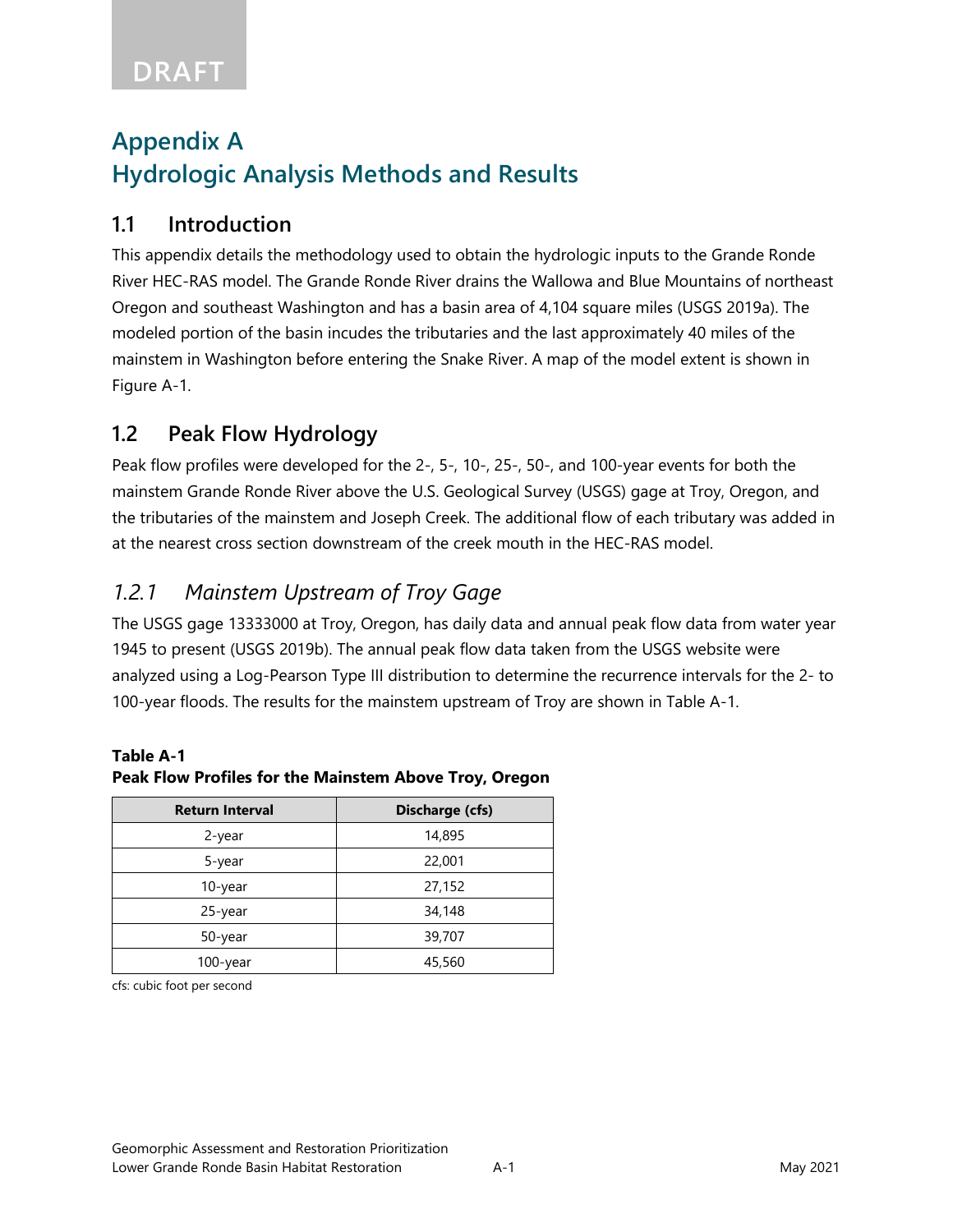



Geomorphic Assessment and Restoration Prioritization Lower Grande Ronde Basin Habitat Restoration A-2 A-2 May 2021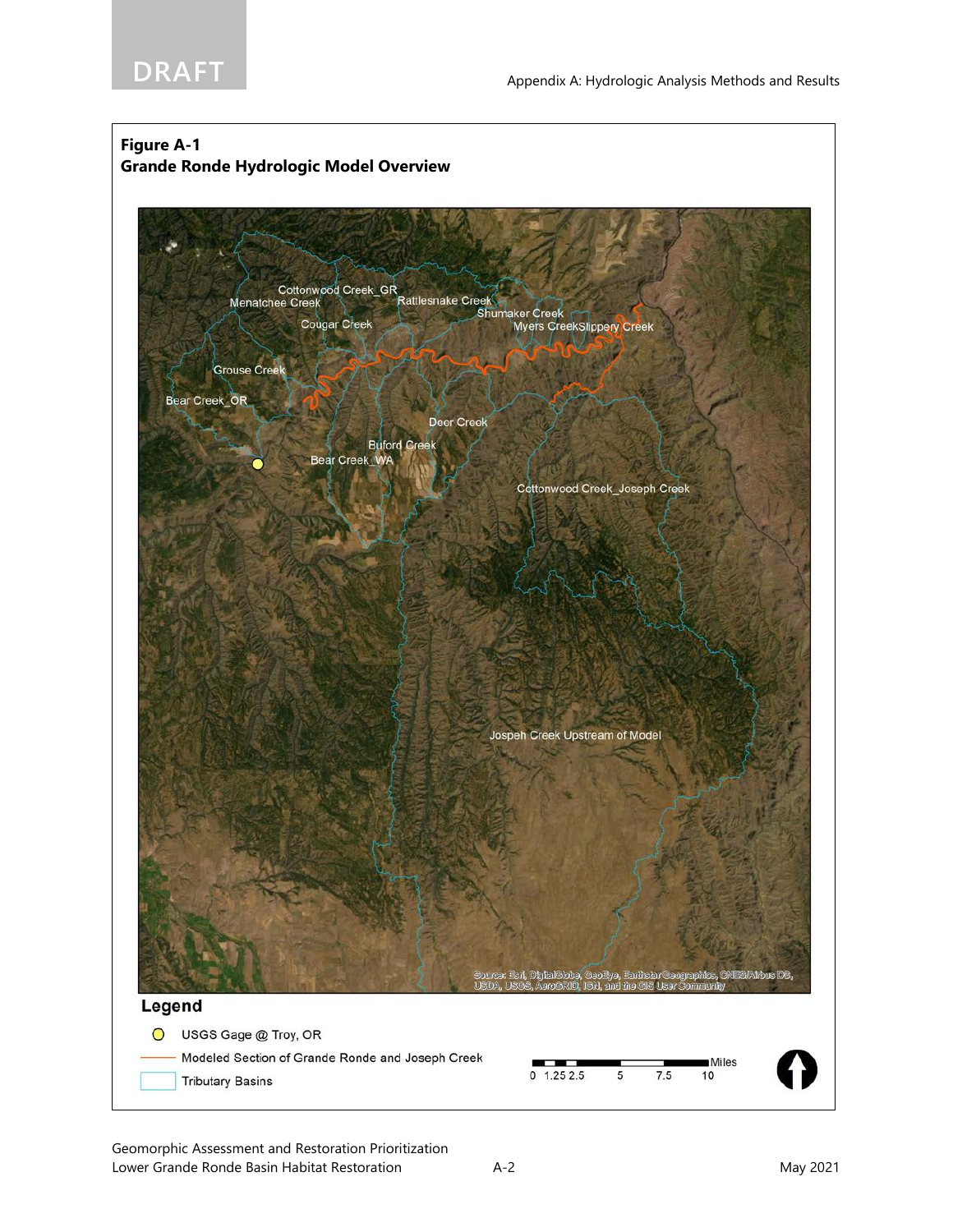## *1.2.2 Tributaries*

There were no gages on any of the tributaries of the Grande Ronde River or Joseph Creek, so regressions from the USGS StreamStats database were used to determine peak flow profiles for these tributaries (USGS 2019a). In the StreamStats database, the peak flow profiles from the tributaries with outlets in Washington were calculated directly from the website using a regression equation that accounted for basin area, mean annual precipitation, and basin percent forest cover (Mastin et al. 2016). The flow profiles from the tributaries Bear Creek and Grouse Creek in Oregon were manually calculated using the same regression equation from Mastin et al. 2016 as shown in Equation A-1. The constants from Region 1 encompassing southeast Washington and Northeast Oregon were used, and the basin area, annual precipitation, and percent forest cover were obtained using the data in the StreamStats database (USGS 2019a).

|                   |                                   | Equation A-1 (Mastin et al. 2016)    |                                                                              |                  |                |                    |                  |                      |                |                         |   |                               |              |  |
|-------------------|-----------------------------------|--------------------------------------|------------------------------------------------------------------------------|------------------|----------------|--------------------|------------------|----------------------|----------------|-------------------------|---|-------------------------------|--------------|--|
| $Q = -$           | $\frac{aA^{b}10^{cP}}{10^{dGAN}}$ |                                      |                                                                              |                  |                |                    |                  |                      |                |                         |   |                               |              |  |
| where:            |                                   |                                      |                                                                              |                  |                |                    |                  |                      |                |                         |   |                               |              |  |
| a,b,c,d           | $=$                               |                                      |                                                                              |                  |                |                    |                  |                      |                |                         |   |                               |              |  |
|                   |                                   |                                      | given constants for the particular regression region and recurrence interval |                  |                |                    |                  |                      |                |                         |   |                               |              |  |
| A                 | $=$                               | basin area (mi $\wedge$ 2)           |                                                                              |                  |                |                    |                  |                      |                |                         |   |                               |              |  |
|                   |                                   | mean basin annual precipitation (in) |                                                                              |                  |                |                    |                  |                      |                |                         |   |                               |              |  |
| P                 | $=$                               |                                      |                                                                              |                  |                |                    |                  |                      |                |                         |   |                               |              |  |
| <b>CAN</b>        | $\qquad \qquad =$                 | basin % forested                     |                                                                              |                  |                |                    |                  |                      |                |                         |   |                               |              |  |
|                   | <b>Number of</b>                  |                                      | <b>Annual</b>                                                                | <b>Constant</b>  |                | <b>Coefficents</b> |                  |                      |                |                         |   | <b>Range of values</b>        |              |  |
| region            | stations used<br>in analysis      | Form of the<br>regression equation   | exceedance<br>probability                                                    | a                | b              | c                  | d                | $S_p^-$<br>(percent) | $R^2_{pseudo}$ | <b>SEM</b><br>(percent) | А | P                             | <b>CAN</b>   |  |
| 1                 | 93                                | $Q = aA^{b}10^{cP}/10^{dCAN}$        | 0.5                                                                          | 3.846            | 0.745          | 0.032              | 0.0078           | 95.04                | 85.1           | 90.72                   |   | $0.25 - 3.304$ $9.82 - 52.45$ | $0.0 - 77.4$ |  |
|                   |                                   |                                      | 0.2                                                                          | 12.106           | 0.713          | 0.028              | 0.0098           | 71.93                | 87.66          | 68.33                   |   |                               |              |  |
|                   |                                   |                                      | 0.1                                                                          | 22.080           | 0.695          | 0.026              | 0.0107           | 70.67                | 86.72          | 6691                    |   |                               |              |  |
|                   |                                   |                                      | 0.04                                                                         | 42.170           | 0.674          | 0.024              | 0.0117           | 77.42                | 83.38          | 73.12                   |   |                               |              |  |
|                   |                                   |                                      | 0.02                                                                         | 63.826           | 0.661          | 0.023              | 0.0124           | 84.76                | 80.32          | 79.92                   |   |                               |              |  |
| <b>Regression</b> |                                   |                                      | 0.01                                                                         | 92.470           | 0.649          | 0.022              | 0.0130           | 93.55                | 77.01          | 88.08                   |   |                               |              |  |
|                   |                                   |                                      | 0.005<br>0.002                                                               | 129.42<br>193.20 | 0.637<br>0.624 | 0.021<br>0.020     | 0.0136<br>0.0143 | 103.98<br>118.69     | 73.32<br>68.66 | 97.75<br>111.33         |   |                               |              |  |

## **1.3 Low Flow Hydrology**

A summer low flow, winter low flow, and 1-year profile were also developed for all the tributaries and the mainstem. For the summer low-flow profiles, the 50% flow duration discharges from the three lowest flow months of August, September, and October were averaged. For the winter low-flow profiles, the 50% flow duration discharges from the months of December, January, and February were averaged. For the tributaries, 1-year profiles were calculated by interpolating the 2- to 100-year flood data from the StreamStats database and extrapolating a 1-year flow. For the mainstem, the 1-year profile was calculated using the Log-Pearson Type III distribution.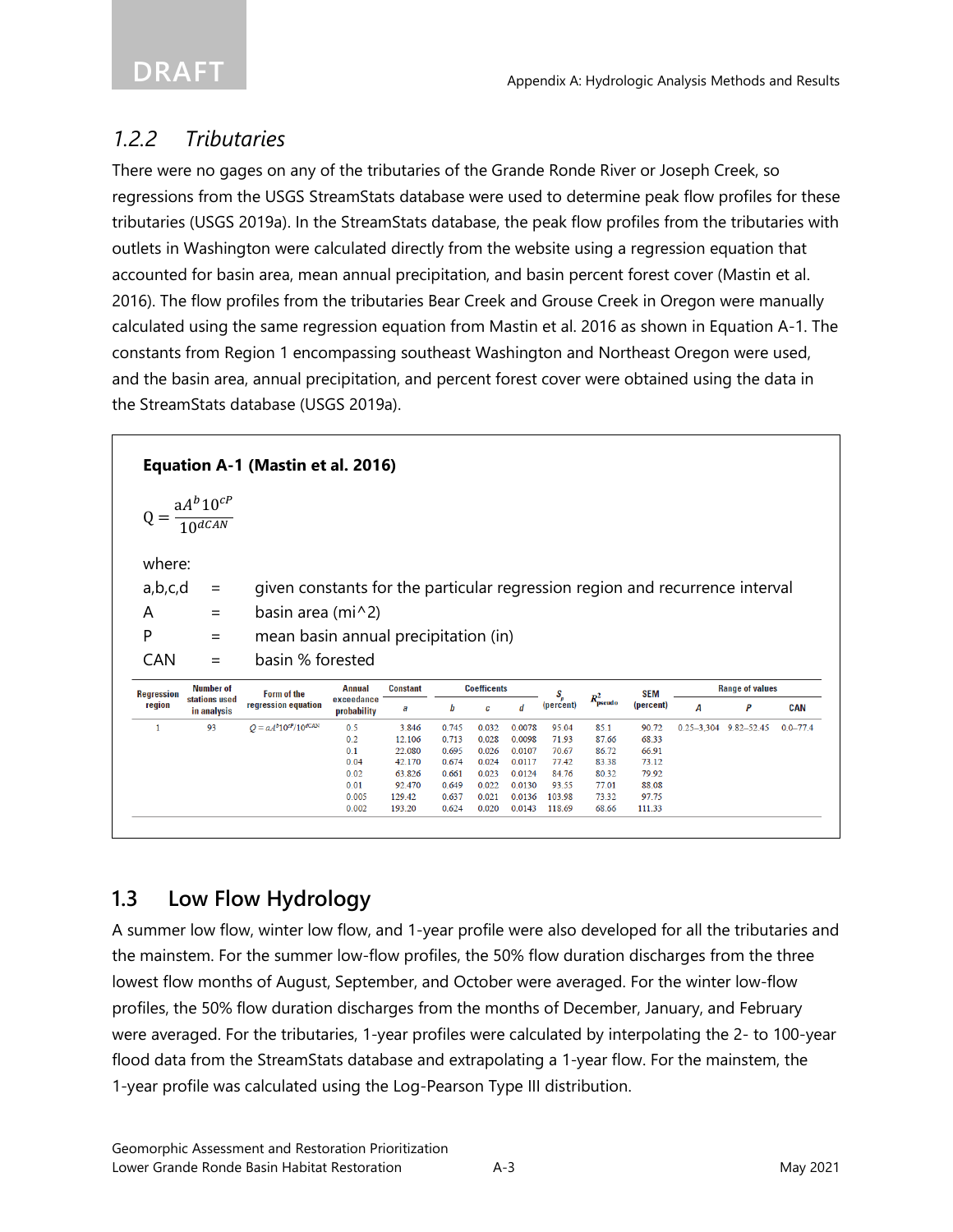## *1.3.1 Mainstem Upstream of Troy Gage*

The summer and winter low flows for the mainstem upstream of the gage were taken from the online gage data by averaging the monthly average discharges for August to October and December to February, respectively (USGS 2019b). The 1-year flow for the mainstem upstream of the USGS gage was estimated using the same Log-Pearson Type III distribution on the annual peak data going back to water year 1945 (USGS 2019b).

## *1.3.2 Tributaries*

#### **1.3.2.1 Summer and Winter Low Flows**

The USGS StreamStats database only offered low-flow calculations for basins in Oregon, so the regression equations from Region 6 for Northeast Oregon were used to calculate the August to October and December to February 50% flow durations for all the tributaries in Washington (Risley et al. 2008). The results were then verified by comparing the hand calculated results for Bear Creek and Grouse Creek in Oregon to the automatic outputs from the USGS StreamStats database. The regressions from Risley et al. 2008 for monthly 50% flow duration differ by month and were dependent on a variety of parameters including basin drainage area, basin mean precipitation, basin drainage density, and basin maximum, minimum, and mean elevation (Risley et al. 2008). The equations for each month are shown in Equation A-2. Drainage density was obtained by delineating stream networks in GIS, dividing stream length by basin area, and normalizing the drainage density values for each tributary to the results obtained from the StreamStats database for Grouse and Bear creeks in Oregon (USGS 2019a). Basin max, min, and mean elevations were determined in GIS for the basins in Washington. The remainder of the parameters were obtained from the StreamStats database (USGS 2019a).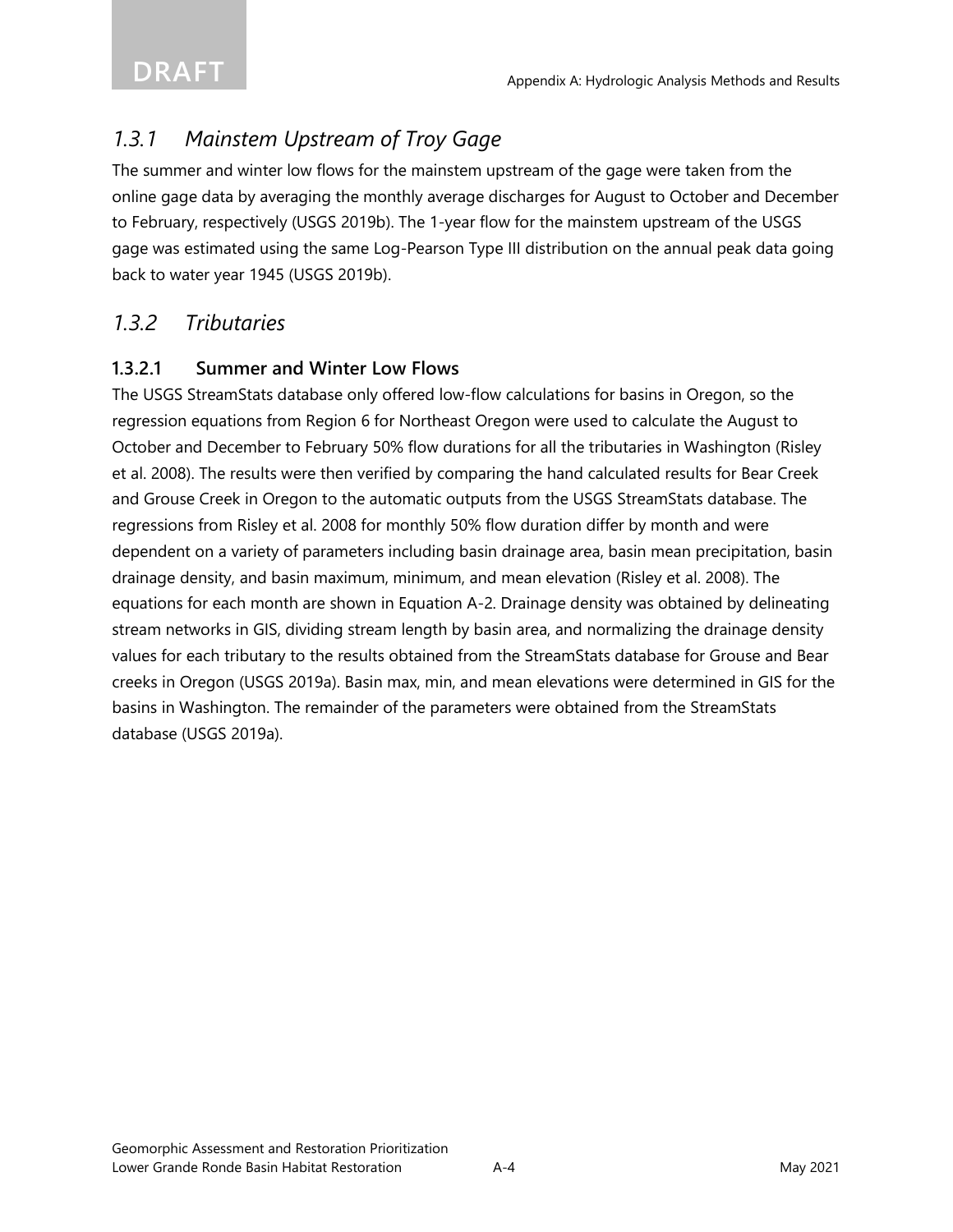```
Equation A-2 (Risley et al. 2008)
Monthly 50% Flow Duration
August:
P50 = 1.27 * 10^{-17.3} * DA^{.843} * P^{3.53} * XE^{2.95}September:
P50 = 1.40 * 10^{-17.9} * DA^{.912} * P^{4.06} * XE^{2.85}October:
P50 = 1.24 * 10^{-15.8} * DA^{.933} * P^{3.59} * XE^{2.49}December: 
P50 = 1.07 * 10^{-2.89} * DA^{.974} * P^{2.15} * DD^{-.968} * NE^{-.277}January:
P50 = 1.07 * 10^{-1.56} * DA^{.906} * P^{2.05} * NF^{-.533}February: 
P50 = 1.05 * 10^{1.59} * DA^{1.02} * P^{1.87} * E^{-1.33} * DD^{-.802}where:
P = mean annual basin precipitation (in)
DA = basin drainage area (mi^2)
XE = biasin max elevation (ft)NE = basin min elevation (ft)
DD = drainage density (km/km^2)
E = basin mean elevation (ft)
```
### **1.3.2.2 1-Year Flows**

The 1-year flows for all the tributaries were estimated by graphical interpolation using the discharges for the 2- to 100-year peak floods previously obtained from the StreamStats database. The 2- to 100-year floods for each creek were plotted on a log-log plot, and the linear trendline was calculated and used to determine the 1-year flood. The same graphical method was used to estimate the 1-year flood for the mainstem gage data at Troy for which we had an accurate 1-year flood determined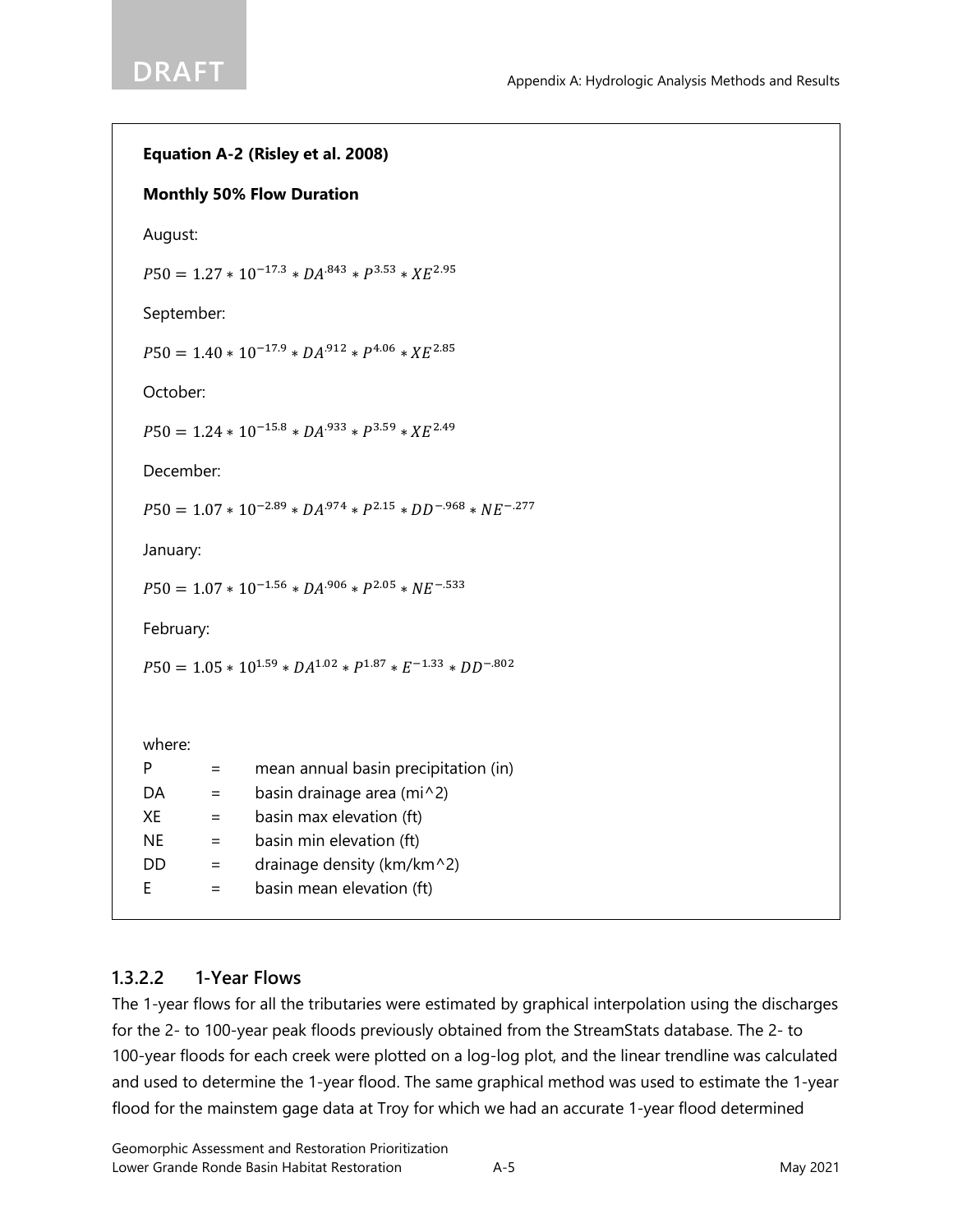from the Log-Pearson Type III method. The difference between the graphical method and the Log-Pearson Type III method for the mainstem data was then used as a multiplicative correction factor to correct all the tributary values to obtain a more accurate set of 1-year discharges. An example of the graphical interpolation process is shown in Figure A-2.



## **1.4 Final Model Hydrology**

The final inputs to the HEC-RAS model including the peak flow and low-flow profiles are shown in Table A-2. The discharge for the mainstem Grande Ronde River upstream of the gage at Troy was added to the discharges from Bear and Grouse creeks in Oregon to comprise the flow "Grande Ronde Upstream of Model." Each tributary flow is added to the total, and the two flow change locations on Joseph Creek are added to the Grande Ronde below Slippery Creek to get the largest discharge value "Junction of Joseph Creek and Grande Ronde."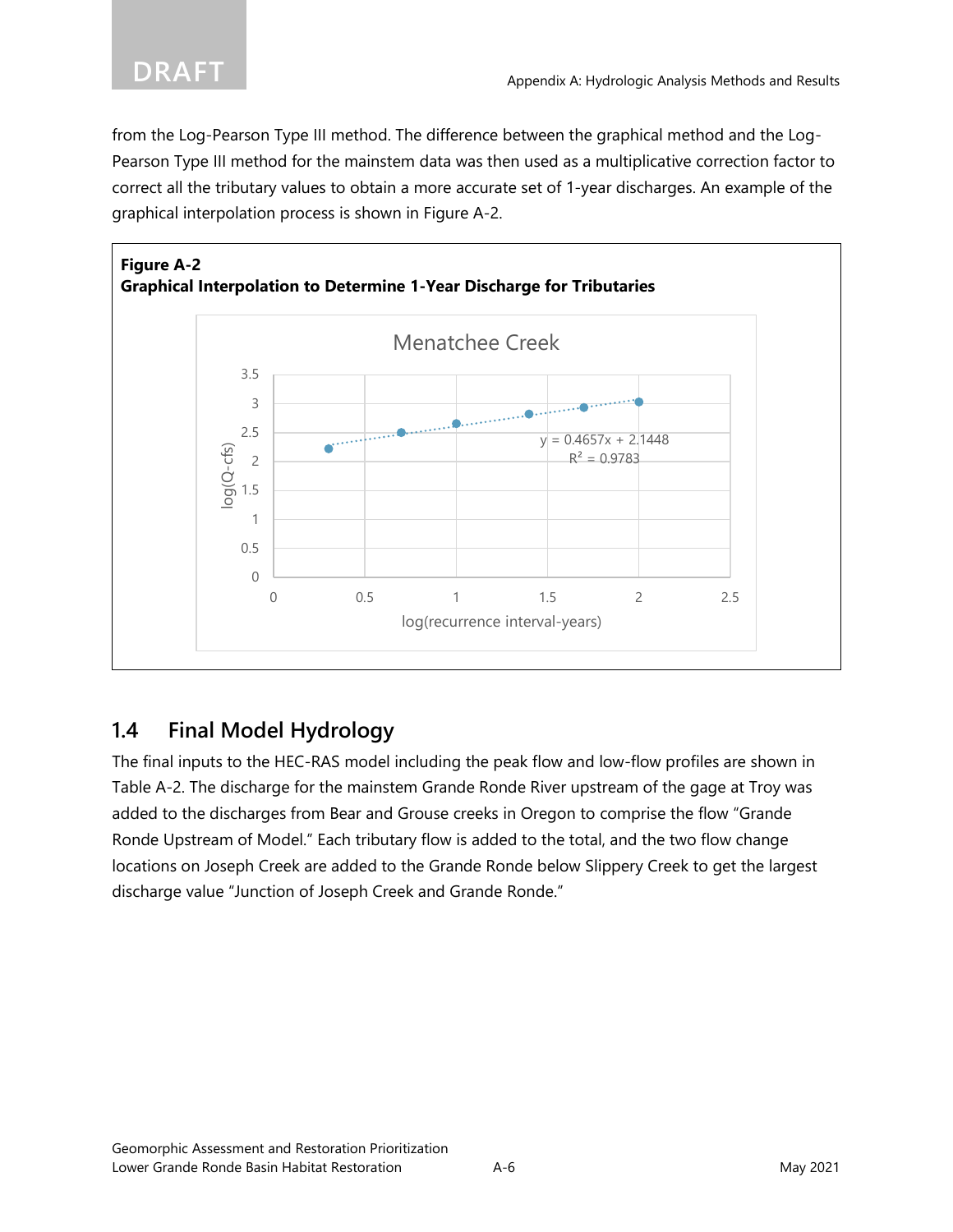#### **Table A-2 Model Hydrology**

| Tributary/                                         |        |        | <b>Summer</b><br><b>Low Flow</b> | <b>Winter</b><br><b>Low Flow</b> |         |         |          |       |       |
|----------------------------------------------------|--------|--------|----------------------------------|----------------------------------|---------|---------|----------|-------|-------|
| <b>Location Name</b>                               | 1-year | 2-year | 5-year                           | 10-year                          | 25-year | 50-year | 100-year | (cfs) | (cfs) |
| Grande Ronde<br>Upstream of<br>Model               | 5,596  | 15,084 | 22,348                           | 27,636                           | 34,844  | 40,595  | 46,658   | 794   | 2,367 |
| Menatchee<br>Creek                                 | 5,678  | 15,251 | 22,667                           | 28,090                           | 35,509  | 41,454  | 47,738   | 795   | 2,376 |
| Cougar Creek                                       | 5,695  | 15,288 | 22,748                           | 28,215                           | 35,708  | 41,724  | 48,093   | 796   | 2,377 |
| Bear Creek_WA                                      | 5,758  | 15,419 | 23,041                           | 28,663                           | 36,418  | 42,689  | 49,353   | 796   | 2,382 |
| Cottonwood<br>Creek_Grande<br>Ronde                | 5,790  | 15,487 | 23,190                           | 28,888                           | 36,772  | 43,166  | 49,973   | 796   | 2,384 |
| Rattlesnake<br>Creek                               | 5,826  | 15,561 | 23,345                           | 29,119                           | 37,127  | 43,638  | 50,580   | 796   | 2,387 |
| <b>Buford Creek</b>                                | 5,906  | 15,729 | 23,722                           | 29,698                           | 38,046  | 44,888  | 52,220   | 796   | 2,393 |
| Deer Creek                                         | 5,953  | 15,828 | 23,947                           | 30,047                           | 38,605  | 45,653  | 53,230   | 796   | 2,396 |
| <b>Shumaker Creek</b>                              | 5,972  | 15,868 | 24,046                           | 30,208                           | 38,875  | 46,033  | 53,744   | 796   | 2,397 |
| <b>Myers Creek</b>                                 | 5,984  | 15,893 | 24,113                           | 30,319                           | 39,067  | 46,309  | 54,125   | 796   | 2,398 |
| <b>Slippery Creek</b>                              | 5,992  | 15,910 | 24,158                           | 30,396                           | 39,202  | 46,505  | 54,398   | 796   | 2,398 |
| Junction of<br>Joseph Creek<br>and Grande<br>Ronde | 6,660  | 17,255 | 26,769                           | 34,103                           | 44,602  | 53,465  | 63,078   | 803   | 2,492 |
| Joseph Creek<br>Upstream of<br>Model               | 528    | 1,060  | 2,040                            | 2,880                            | 4,170   | 5,350   | 6,650    | 5     | 77    |